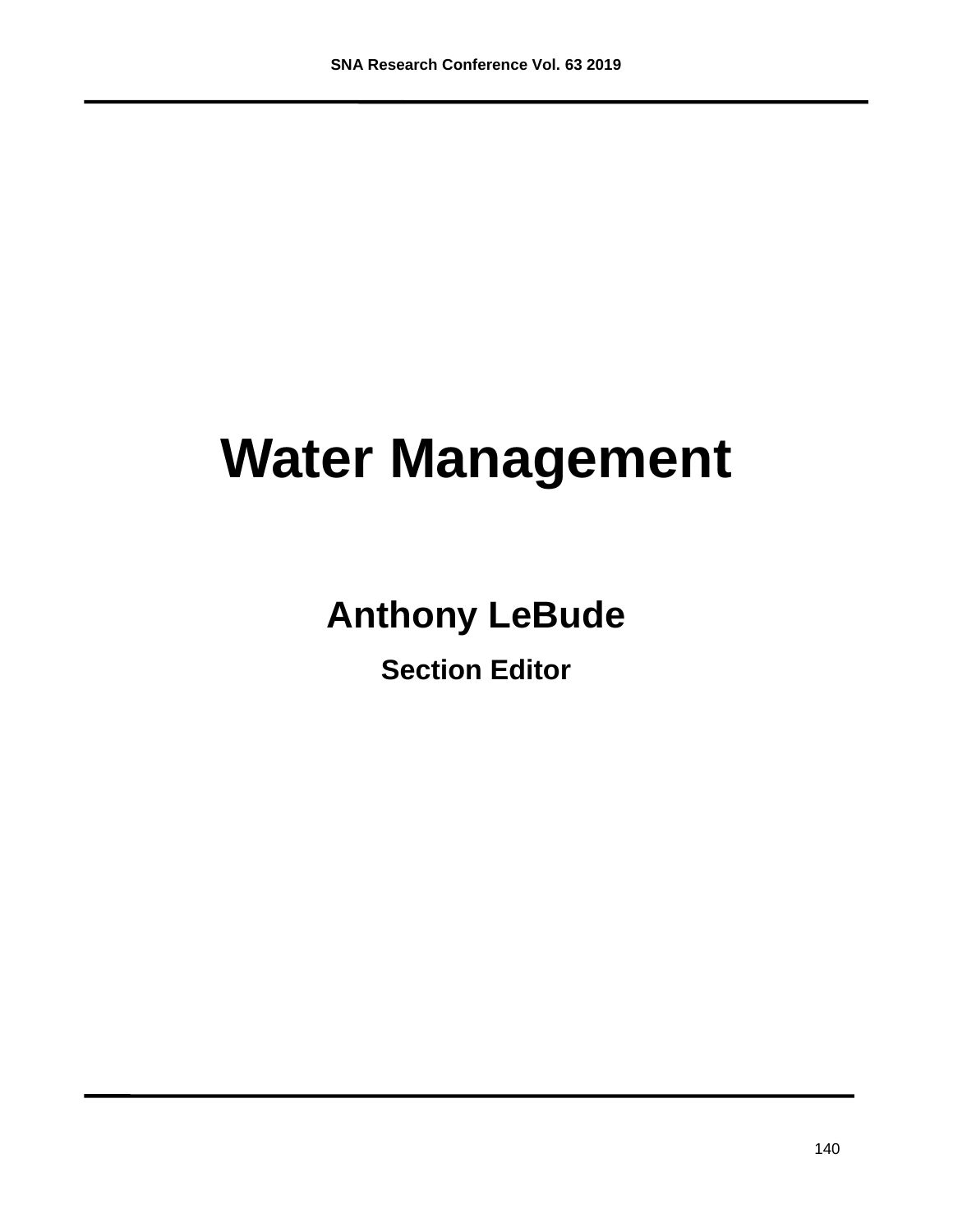### **Monitoring Container Water Loss and Gain with a Data-Logging Scale**

Jeff Million and Tom Yeager Dept. of Environmental Horticulture, Univ. of Florida, IFAS, Gainesville, FL

jmillion@ufl.edu

**Index words** evapotranspiration, irrigation, monitoring tool

**Significance to the Industry** A simple weighing system is described that provides researchers and container nursery producers with a tool for measuring and monitoring plant water loss and irrigation water gain over time. This information provides an objective evaluation of irrigation effectiveness and can be used to adjust irrigation schedules to maintain adequate container moisture levels without excessive leaching.

**Nature of Work** The ability to weigh container-grown plants provides a unique opportunity to measure and monitor water loss and water gain during production. In this paper we describe an off-the-shelf scale and data logger that can be left in the field to continuously record container weights. With a short data-logging interval (e.g., 5 minutes), very detailed information can be gleaned from collected weight data. We will provide examples of how this data can be used to measure daily water loss as well as provide examples of how the data can be used to monitor irrigation effectiveness. Our intent is to provide researchers and producers with another tool to objectively evaluate water relations during plant production in containers.

**Materials and Methods** For our examples, we used a 15-kg bench scale for weighing trade 1-gallon and 3-gallon containers and a 60-kg bench scale for weighing trade 7 gallon and 15-gallon containers. The 15-kg scale (HV-15KG-NC; A & D Engineering, San Jose, CA) had a 10"x10" pan and the 60-kg scale (HV-60KG-NC; A & D Engineering, San Jose, CA) had a 13"x17" pan. These scales typically are ordered with a display mounted on a column attached to the pan. We chose the "no column" option so that the display could be housed in a water-proof tote. The wire connecting the load cell under the pan to the display was 6 feet which allowed some flexibility in placing the tote in the field. For logging weight data, we used a USB-logger (AD-1688; A & D Engineering, San Jose, CA) which could record weights at intervals ranging from 1 second to 1 hour. While the display could be powered with 120VAC, six D batteries provided 10-14 days of data recording in the field.

When conducting irrigation trials at nurseries, we place at least one scale in the irrigation zone to monitor water relations. From these trials, we selected a few examples of weight data to provide a glimpse of how the recorded weight data can be useful when monitoring irrigation. For discussion, we will show how 1) container evapotranspiration (ET) can be measured, 2) trends in container weights can reveal under-watering and over-watering, 3) excessive irrigation can be revealed, and 4) weights following rainfall can be used to establish a baseline for container capacity.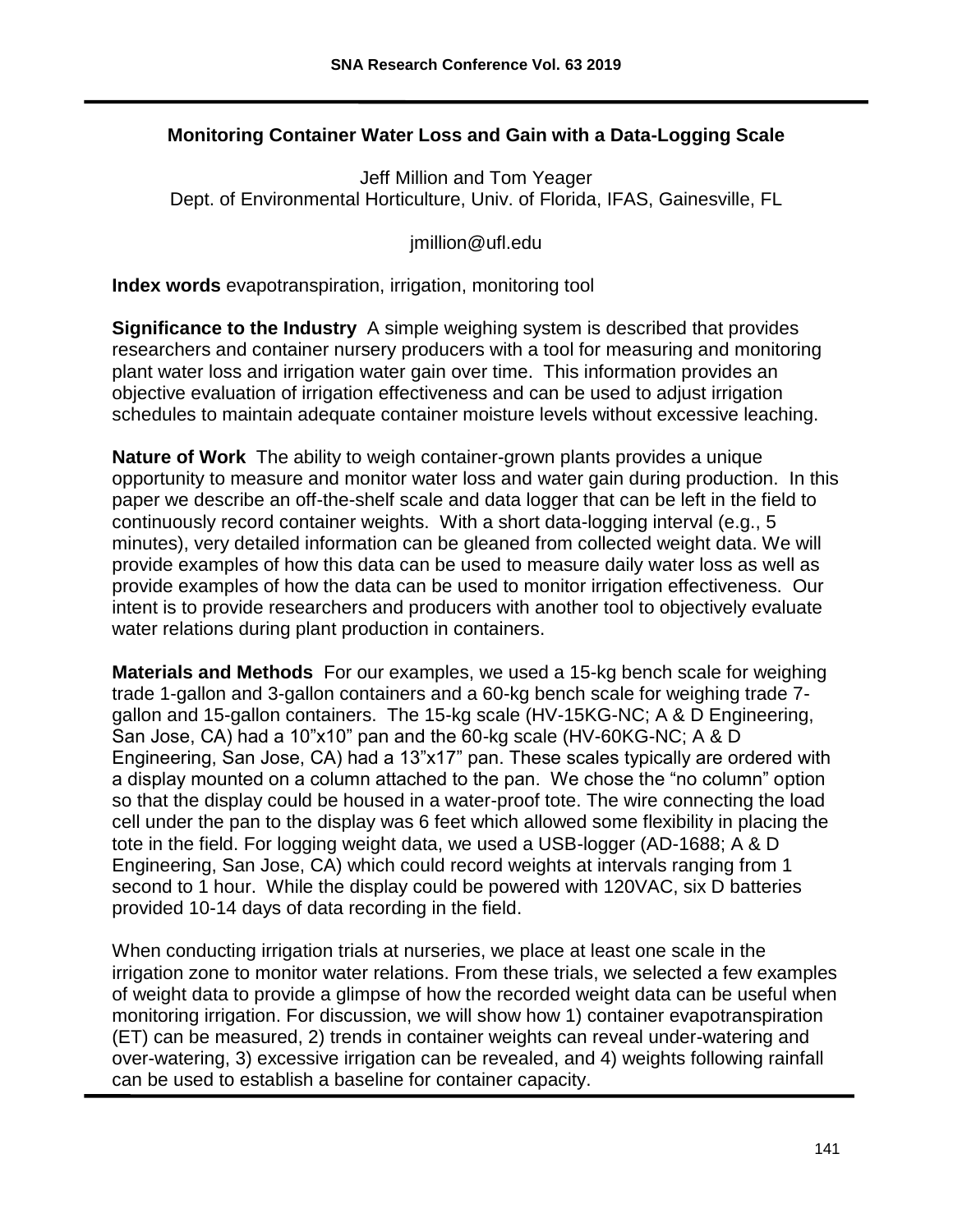**Discussion** *Measuring container ET* Determining how much water a container loses during the day can be very useful. The weight of water loss can be converted to an equivalent depth of water when comparing water loss to irrigation amounts being applied. As an example, the measurement of water loss was recorded for a sprinklerirrigated 'Burfordii' Chinese holly crop that was irrigated pre-dawn (Fig. 1). A stable wet weight value was established prior to sunrise. This is indicated by the pre-dawn plateau in Fig. 1. A dry weight measurement is obtained once ET water loss ceases (around sunset at earliest). The difference between dry weight value (kg) and the wet weight value (kg) is the ET water loss in kg/container. For the Fig. 1 example, the end of the day dry weight value of 6.55 kg is subtracted from the wet weight value of 7.25 kg to arrive at a container ET loss of 0.70 kg. Because the density of water is 1.0 g/cm3, 0.70 kg is equal to a volume of 700  $\text{cm}^3$ . To calculate an equivalent depth of water, we need to divide the volume of water (cm<sup>3</sup>) by the top surface area of the container (cm<sup>2</sup>). Using the area=π × radius<sup>2</sup> formula, a container with a diameter of 10 inch (25.4 cm) would have an area of 507 cm<sup>2</sup>. Given the surface area, 700 cm<sup>3</sup> of water would be equivalent to a depth of 1.38 cm or 0.54 inch. This latter value can be compared to the irrigation rate (i.e., inch/hour) or an amount of rain (inch) for making irrigation decisions, with the qualification that the plant canopy can affect the amount of irrigation and/or rain that is intercepted by the container (1).

*Irrigation trends* Another use for recording container weights with a data-logging scale is to evaluate trends in container weights over time. This can provide valuable information regarding irrigation effectiveness in maintaining container substrate moisture levels. For example, container weights recorded over a 10-day period for a sprinkler-irrigated 'Burfordii' Holly plant in trade 3-gal (10-inch) containers are given in Fig. 2. A downward trend in container weights can be seen by comparing the peak wet weights for each day. The second peak was 0.25 kg less than the first and the third peak 0.375 kg less than the second. Rain during the fourth day brought the container weights back to peak weight after Day 1's irrigation. Similar downward trends for the rest of the 10-day period resulted in a final container peak weight of 5.65 kg which was 1.6 kg less than the peak after Day 1's irrigation. For a 10-inch container with a substrate fill volume of 7.4 L, this 1.6 L volume of water represents 22% of the container substrate volume. Because typical substrates have only 25-30% plant available water, a deficit of 22% indicates that water stress will likely occur soon unless significant rain occurs.

An example of a positive trend in container weights is given in Fig. 3 for a Leyland Cypress tree in a trade 15-gal (17-inch) container irrigated three times a day. Peak weights following irrigation increased from Day 1 to Day 2 then remained uniform for the next four days indicating that irrigation is effectively resupplying water loss. Because drainage and water loss are occurring at the same time during the day when irrigation is scheduled, it is difficult to determine that the irrigation amount is efficient (not excessive), just that it is sufficient.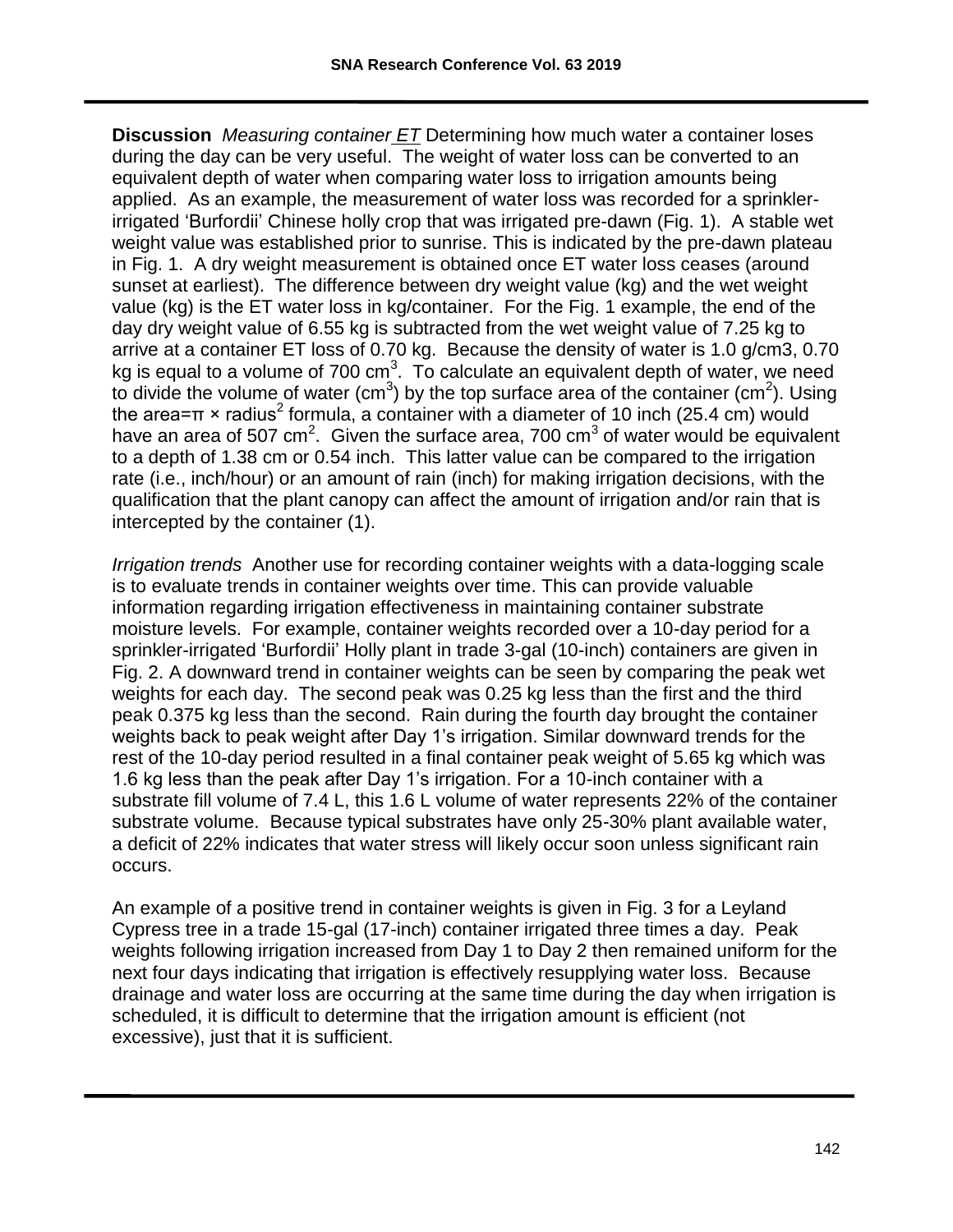*Excessive irrigation* Observing the peak in wet weights following irrigation can often reveal if irrigation is excessive. This is particularly true for sprinkler-irrigated crops with a short data-logging interval such as given in Fig. 4 for a 'Parsonii' Juniper plant in a trade 3-gallon (10-inch) container. This crop was irrigated at 7:30am and weight data recorded every 5 minutes. The steep drop in weights immediately following the peak weight of irrigation on March 14 is evidence for excessive irrigation. Although not definitive, approximately 0.2 kg of excess water was applied. If the total applied was 0.7 kg, this indicates a leaching fraction of approximately 30%. For the following day, the irrigation amount resulted in minimal, if any, excess. Similar lack of excess irrigation would be indicated by the flat peaks in Fig. 1 and Fig. 2 where irrigation amount was shown to be insufficient.

*Baseline wet weight* Weight measurements following significant rain can provide a baseline value for establishing a container capacity of a given crop. For example, when monitoring container weights of a micro-irrigated Podocarpus plant in a trade 7-gal (14 inch) container (Fig. 5), the stable peaks following irrigation during the first six days suggest irrigation is bringing the container substrate up to container capacity. However, following rains during the next two days it can be seen that the container could hold 0.5- 1 kg more water. This post rain baseline weight would likely be a better indicator of container capacity for determining if water deficits are approaching the lower limit of available water as previously discussed in the 'Irrigation trends' section.

#### **Literature Cited**

1. Million, J.B. and T.H. Yeager. 2015. Capture of sprinkler irrigation water by containergrown ornamental plants. HortScience 50:442-446.

*Tradenames and companies are provided for information purposes and do not constitute an endorsement. We thank Cherrylake and the Southwest Florida Management District (B404) for financial assistance.*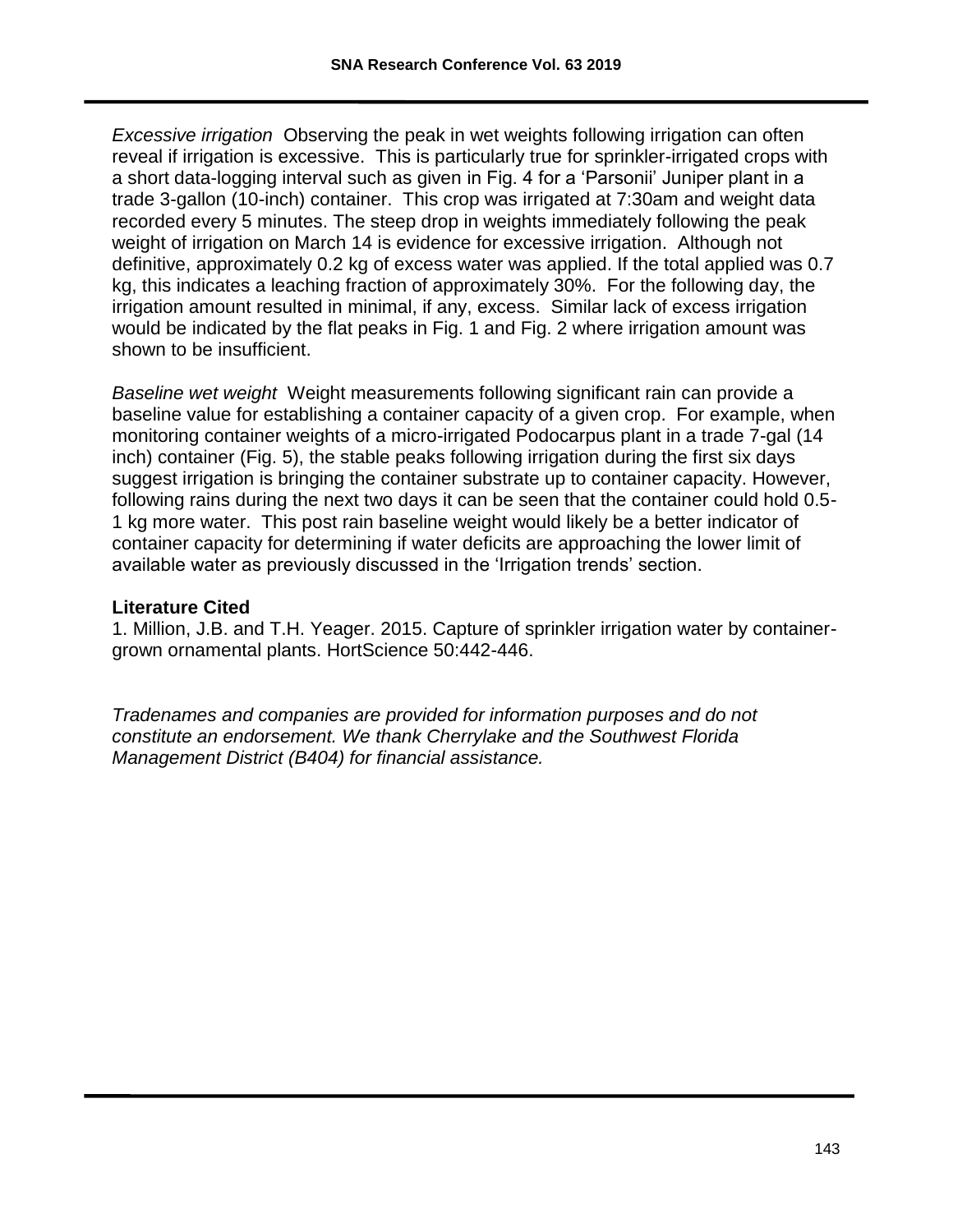

Fig. 1. Weight (kg) of one trade 3-gallon (10-inch) 'Burfordii' holly plant recorded every 5 minutes on 13 April 2018 at Hibernia Nursery, Webster, FL.



Fig. 2. Weight (kg) of one trade 3-gallon (10-inch) 'Burfordii' holly plant recorded every 5 minutes for 13-22 April 2018 at Hibernia Nursery, Webster, FL.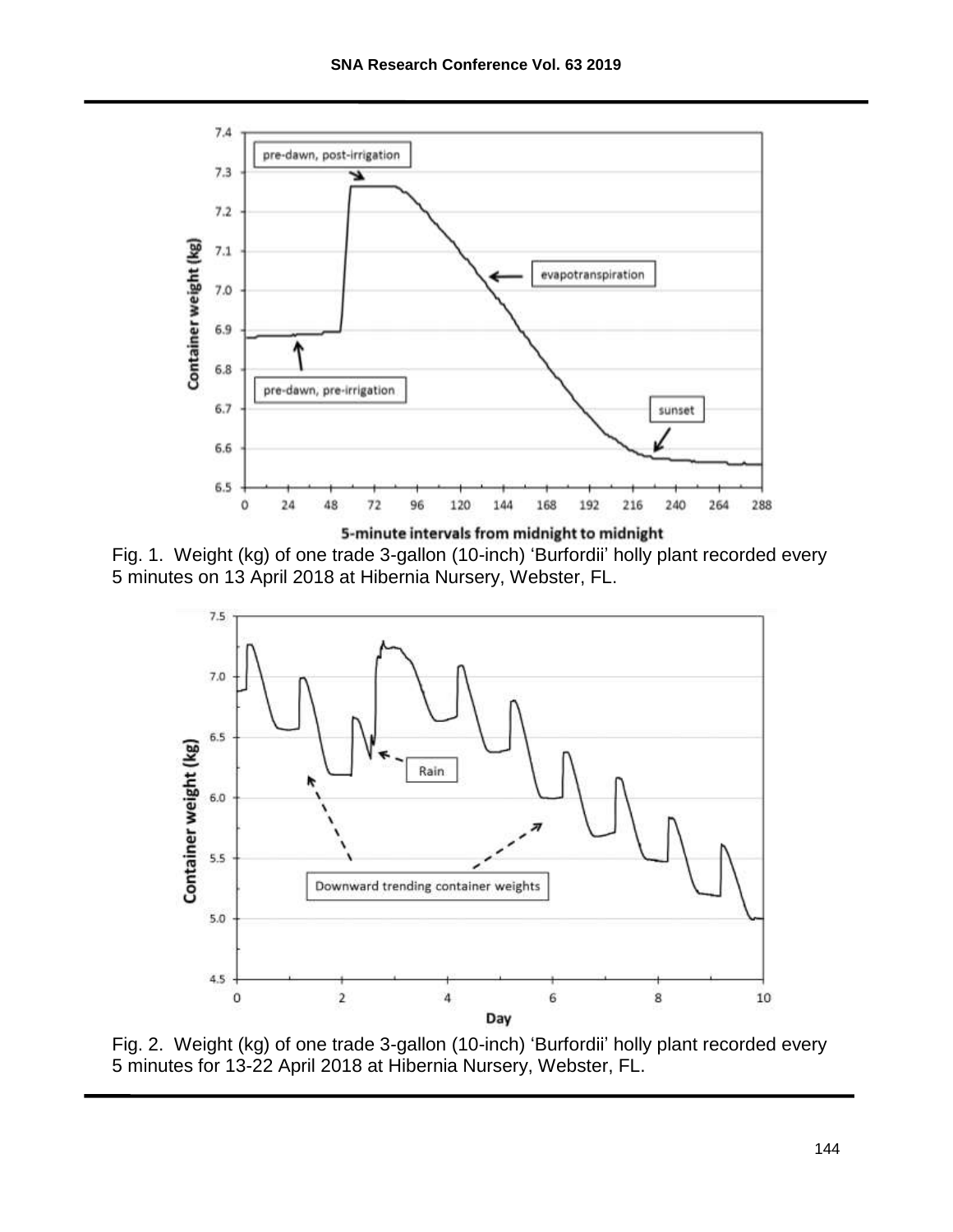





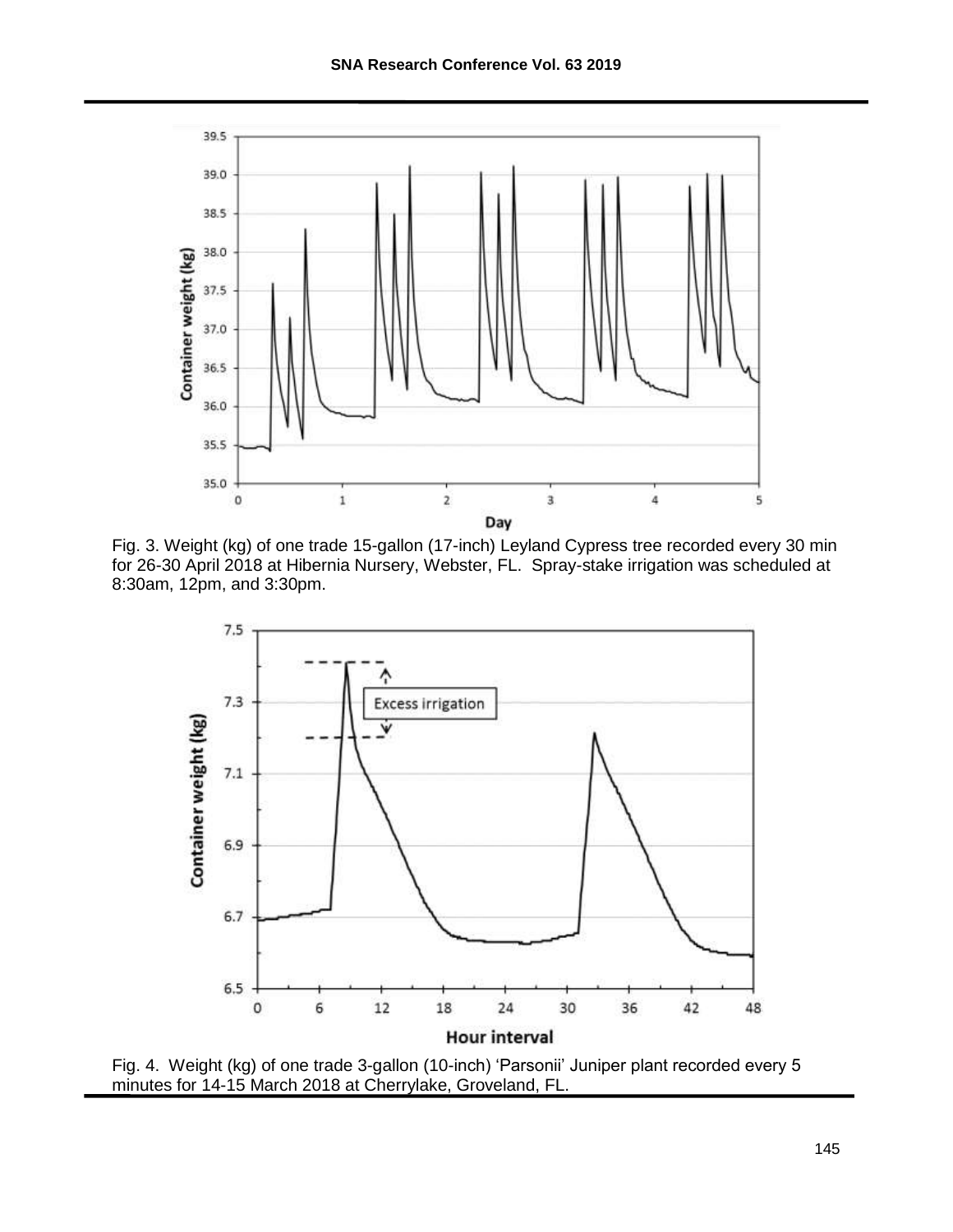

Fig. 5. Container weight (kg) of one trade 7-gallon (14-inch) Podocarpus plant recorded every 30 minutes for 1-12 December 2017 at the University of Florida, Gainesville.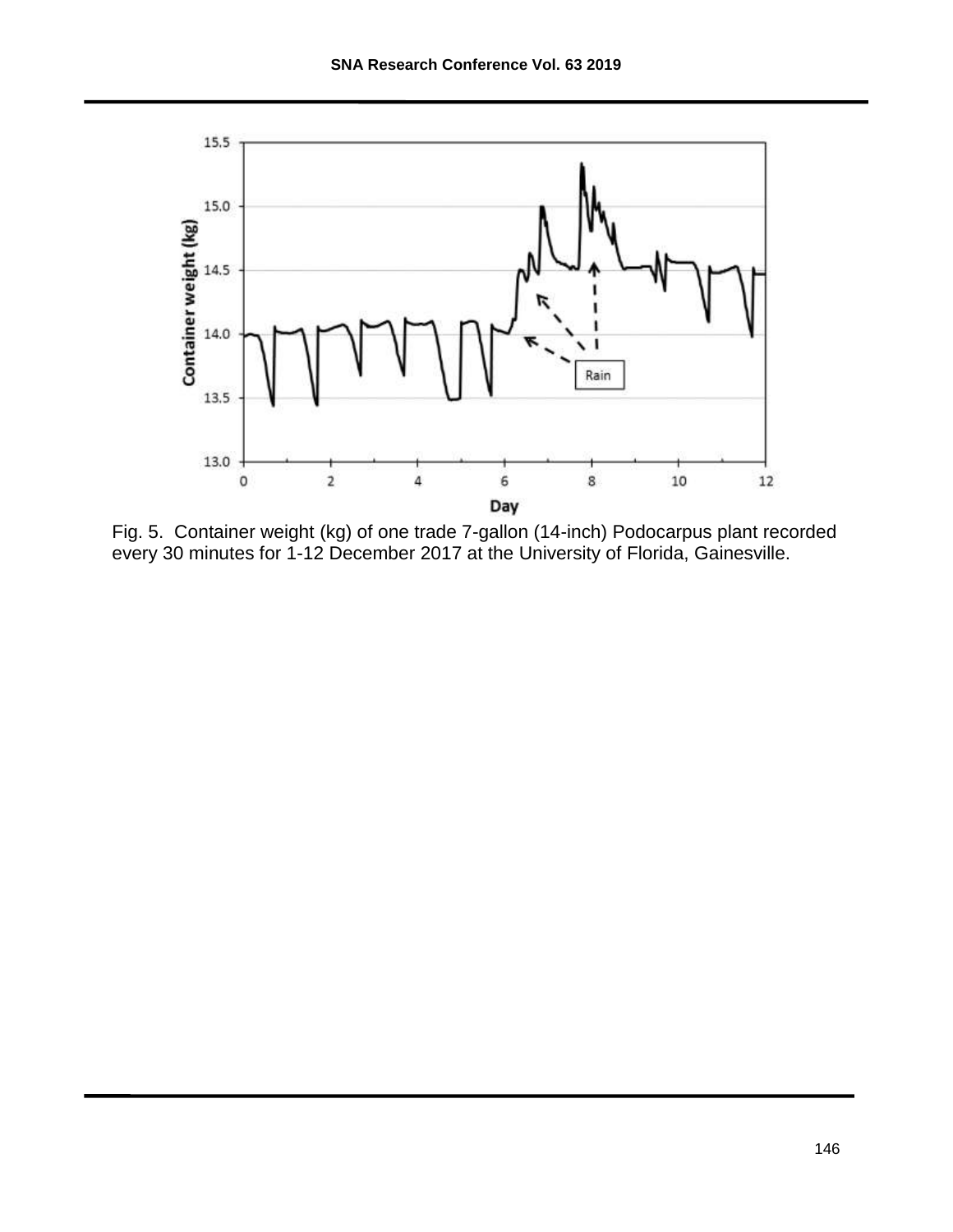### **Phosphorus Removal from Nursery Runoff Using Pilot Scale Filters**

John C. Majsztrik<sup>1</sup>, William H.J. Strosnider<sup>2</sup>, Megan E. Chase<sup>3</sup>, Lauren M. Garcia Chance<sup>3</sup>, and Sarah A. White<sup>1</sup>

 $1$  Department of Plant and Environmental Sciences, Clemson University Clemson, SC 29634-0310 <sup>2</sup> Environmental Engineering Program, Saint Francis University, Loretto, PA 15940 <sup>3</sup>Environmental Toxicology Graduate Program, Clemson University Pendleton, SC 29670

swhite4@clemson.edu

**Index Words** Phosphorus capture, eutrophication, filtration

**Significance to the Industry** Irrigation runoff from nursery and greenhouse operations often contains phosphorus (P) that can be either reused if the water is recycled, or released offsite if the water is not reused. In both cases, excess P can contribute to degradation of water quality, as algal communities and aquatic weed growth increases when excess P is available. To better manage water quality and treatment requirements both on- and off-site, it was necessary to develop a filtration system that efficiently captures P, preventing its continued movement in water conveyance structures. The pilot-scale filter we developed used passive water flow through a mixed iron oxide (i.e., FeOOH,  $Fe<sub>2</sub>O<sub>3</sub>$ , Fe(OH)<sub>3</sub>) substrate to effectively remove P from recycled irrigation water. This technology shows promise in this application. Future work with these filters will evaluate pressurized flow through the system and potential for reusing P-saturated iron oxide as a substrate amendment and supplemental P source.

**Nature of Work** The availability of phosphorus (P) typically limits growth of plants grown in both soil or water. When excess P becomes available in freshwater systems, algal blooms and increased growth of aquatic weeds often follow, potentially contributing to both water management problems and degraded water quality. Specialty crops operations (e.g., nursery and greenhouse) often release excess P in their irrigation runoff. Our goal was to develop and test a pilot-scale filter designed to remove P from irrigation runoff. We evaluated the P removal efficacy of iron oxide established within a low-maintenance, gravity-flow filter and monitored concentrations of P in water both pre- and post-filtration to document filtration performance.

The iron oxide substrate evaluated is a waste product harvested from treatment of abandoned mine drainage and has a P sorption rate of  $8 - 11$  g P / kg of iron oxide (1). The pilot-scale filtration system was set up on-site at a Piedmont SC nursery in December 2017 (Figure 1). Water from one of the operation's ponds was pumped into the pilot scale filter system beginning January 2018. Before the water entered the filter system, it was pre-filtered through two layers of 2 cm coarse polyester aquarium filter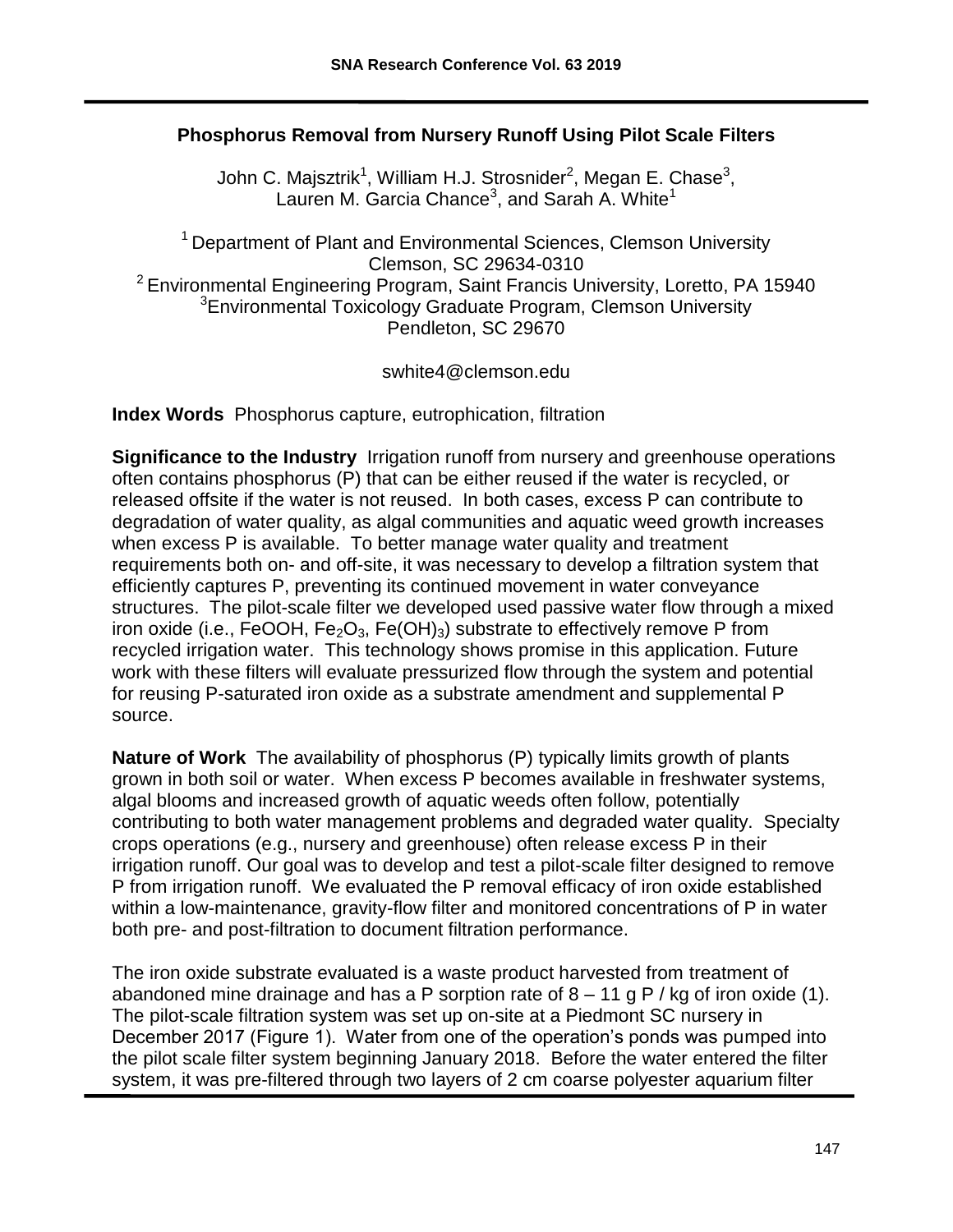followed by two layers of 2.5 cm dual density (course then fine) polyester aquarium filter (both from Aquatic Experts, Greensboro, NC) in a 19L cylindrical container to remove particulates from the water that could have clogged the substrate. After the pre-filter, inflow was split to flow into three filter units at 1.5 liters per minute (similar flow rate into each unit). The filter units were 100L, fitted with three baffles to help ensure complete saturation of the substrate and to prevent short-circuiting, and filled with approximately 40L of iron oxide substrate. The iron oxide substrate was not sieved prior to use and particle sizes ranged from less than 1 mm to 4 cm; thus, less-uniform particles sizes were present and could have influenced P removal efficacy. Every 3 hours, water was sampled as follows: one sample was collected post filtration but pre-iron oxide and three samples were collected post-iron oxide filtration, one from each unit using ISCO autosamplers (ISCO Teledyne, Lincoln, NE). The filters were run for 12 hours a day, with each day representing five pooled samples. The experiment lasted 8-weeks, until the substrate became clogged and water flow was no longer reliable.

Phosphorus removal efficacy as aided by the iron oxide filters averaged 50.6%. With P concentrations in influent averaging 0.101 mg/L P and P concentrations in effluent from the iron oxide filters averaging 0.041 mg/L P. Though consistency in removal was variable over the 8-weeks, this pilot-filtration system shows promise. We will further evaluate iron oxide substrate utility in these filtration systems after it has been sieved to exclude fine particles, to better ensure the capacity of unrestricted water flow through the system. If the clogging issue can be managed by pre-sieving the substrate, the utility of these systems may be such that widespread adoption for P management may be sensible. Such adoption could allow producers to increase sustainability by utilizing inexpensive waste products of another industry to mitigate production runoff challenges concerning environmental stewardship.

#### **Acknowledgements**

This material is based upon work that is partially supported by the SC Water Resources Center and by the National Institute of Food and Agriculture, U.S. Department of Agriculture, under award number 2014-51181-22372. Special thanks to all Clean Wate $R<sup>3</sup>$  researchers, advisory board members, students, and technicians.

### **Literature Cited**

1. Sibrell, P.L. and T. Tucker. 2012. Fixed bed sorption of phosphorus from wastewater using iron oxide-based media derived from acid mine drainage. Water, Air, & Soil Pollution 223(8):5105-5117.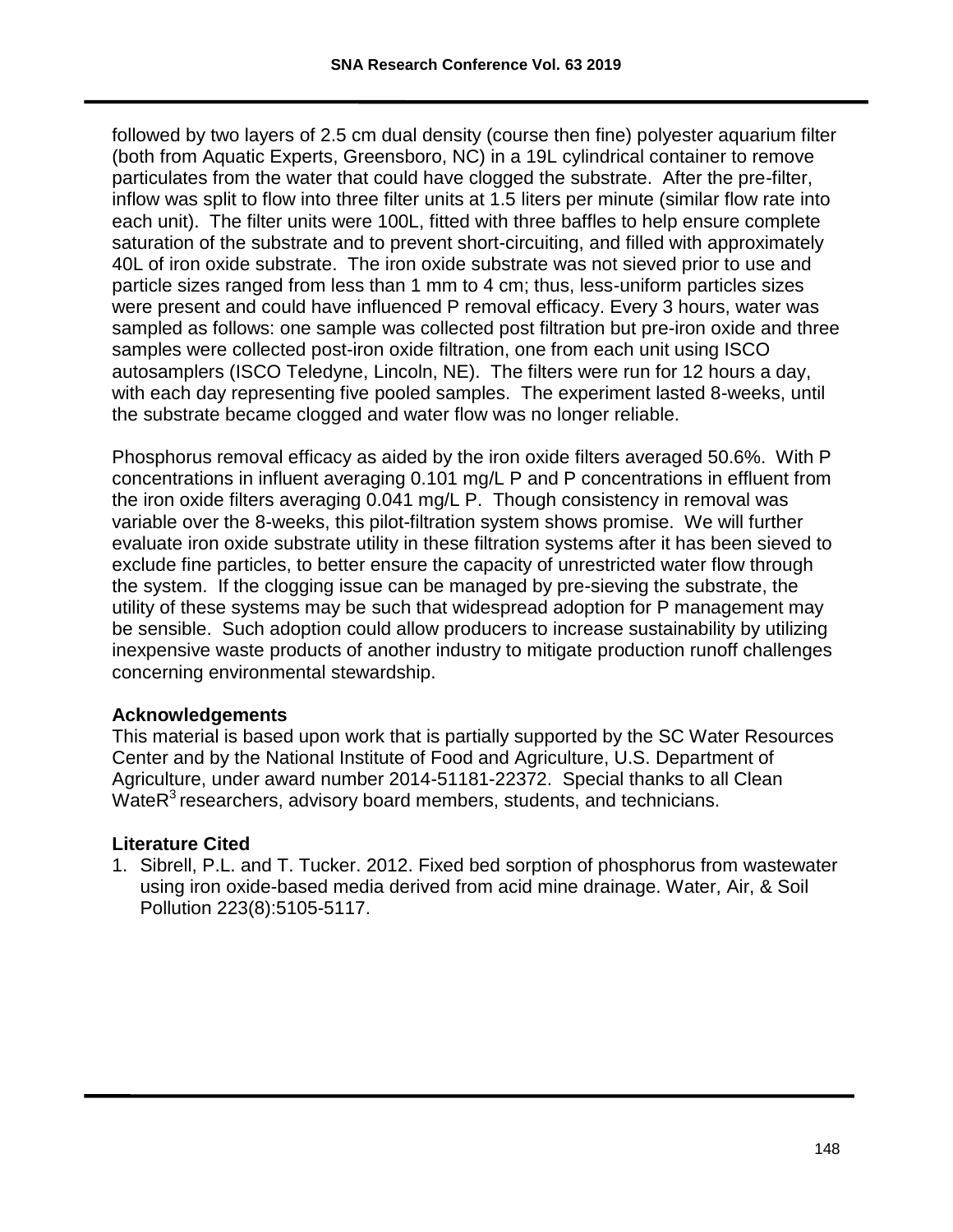

Figure 1. Pilot scale filters  $(n = 3)$  evaluated with regard to phosphorus removal effiacy from irrigation runoff. Three iron oxide filters were automatically monitored over 7 weeks.



**Figure 2**. Phosphorus removal efficacy (3-day moving average) of a passive flow iron oxide filter  $(n = 3)$  installed at a SC nursery.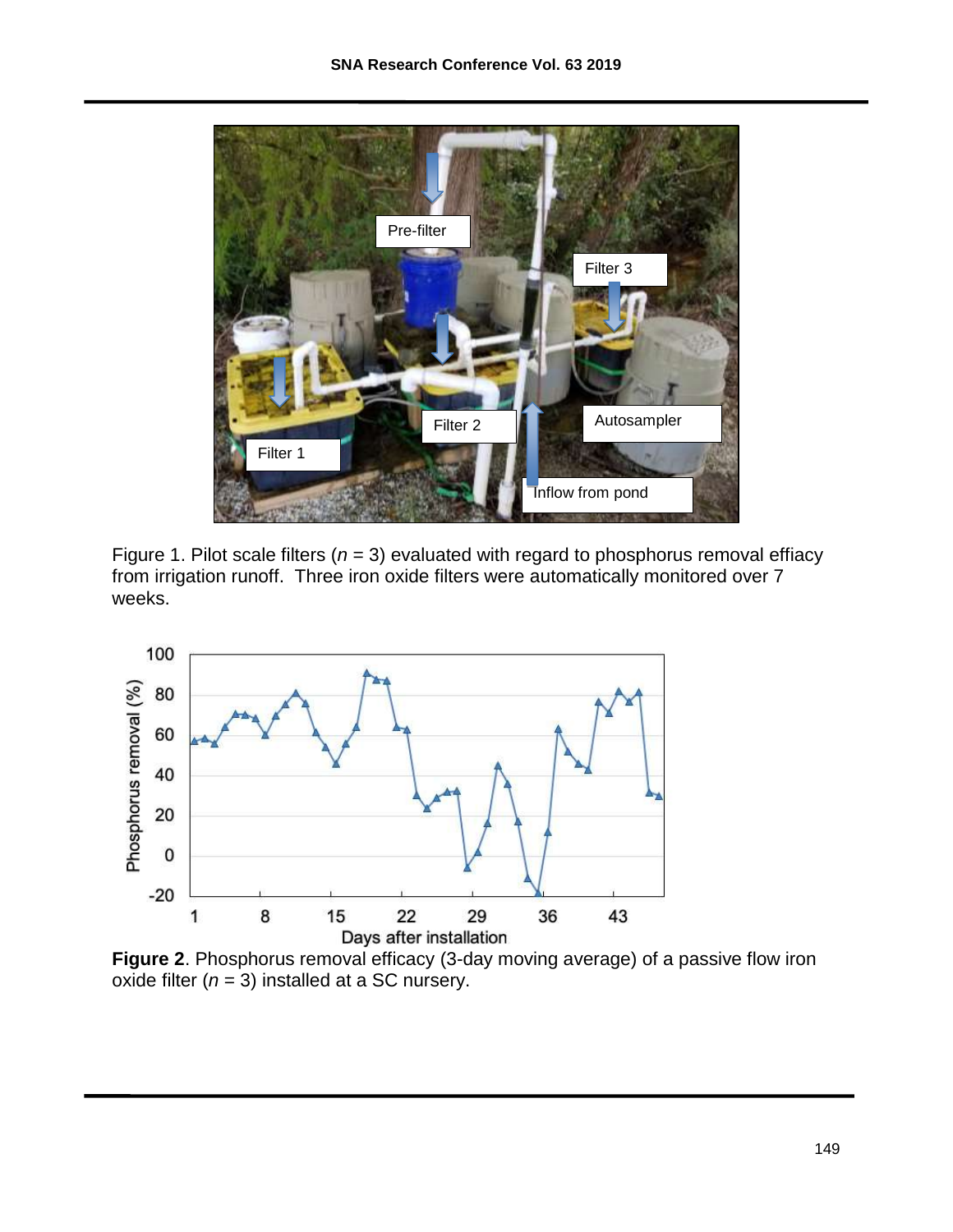#### **Sediment and Nutrient Movement in a Container Nursery: What Happens During an Irrigation or Storm Event?**

Mohammad Nayeb Yazdi<sup>1</sup>, David J. Sample<sup>1</sup>, and James S. Owen, Jr.<sup>2</sup>

<sup>1</sup>Department of Biological Systems Engineering, Virginia Polytechnic Institute and State University, Virginia Beach, VA

<sup>2</sup>Department of Horticulture, Hampton Roads Agricultural Research and Extension Centre, Virginia Polytechnic Institute and State University, Virginia Beach, VA

jsowen@vt.edu

**Index Words** tailwater, total suspended solids, total nitrogen, total phosphorous, Storm Water Management Model (SWMM)

**Significance to Industry** Commercial nurseries conventionally produce containerized ornamental crops in unbuffered soilless substrates on semi-permeable production areas requiring frequent irrigation and fertilization. Runoff, known as tailwater, from the pads carries sediment, nitrogen (N), and phosphorus (P) (1-4). This can result in non-point source pollution (5-7) unless tailwater is collected and reused. We characterized and developed a model of container nursery tailwater at a mid-Atlantic nursery downstream from a 5.2 ha production area. Generalized relationships between loading of sediment, N, and P in tailwater as a function of rainfall depth and antecedent dry days were developed based upon a 10-year simulation (2008-2018) using the Storm Water Management Model (SWMM) model. Annual loads of sediment [total suspended solids (TSS)], total nitrogen (TN), and total phosphorous (TP) ranged from 9,230 to 13,300, 66 to 94, and 9 to 13 kg⋅ha<sup>-1</sup>⋅yr<sup>-1</sup>, respectively, based upon storm events and average irrigation.

**Nature of Work** Growing nursery crops in containers provides for an inexpensive solution for faster crop growth and easier handling, making container use a dominant practice (4). Containerized crops, however, require frequent irrigation. Unfortunately, porous substrates used in containers combined with semipermeable to impermeable production surfaces, produce more tailwater volume compared to field grown nurseries, thus conveying more pollutants during irrigation and storm events (5). Fate and transport of these pollutants depends upon production surface characteristics, slope, precipitation, length of the antecedent dry period, and timing of storm or irrigation events (5,8). Currently, many mid-Atlantic container nurseries are capturing and reusing 95% of runoff from the first 1.3 to 2.5 cm of rainfall as recommended by the Phase I Chesapeake Bay Watershed Implementation Plan (WIP) to reduce sediment and nutrient loading to the Chesapeake Bay estuary (9). Nurseries cite concerns regarding environmental stewardship and water security as reasons for voluntarily complying with the Phase II WIP guidance (10, 11). Limited on-farm research has been conducted to characterize and model the scale of nursery tailwater volume and quality of container production areas. Modeling provides a better understanding of container nursery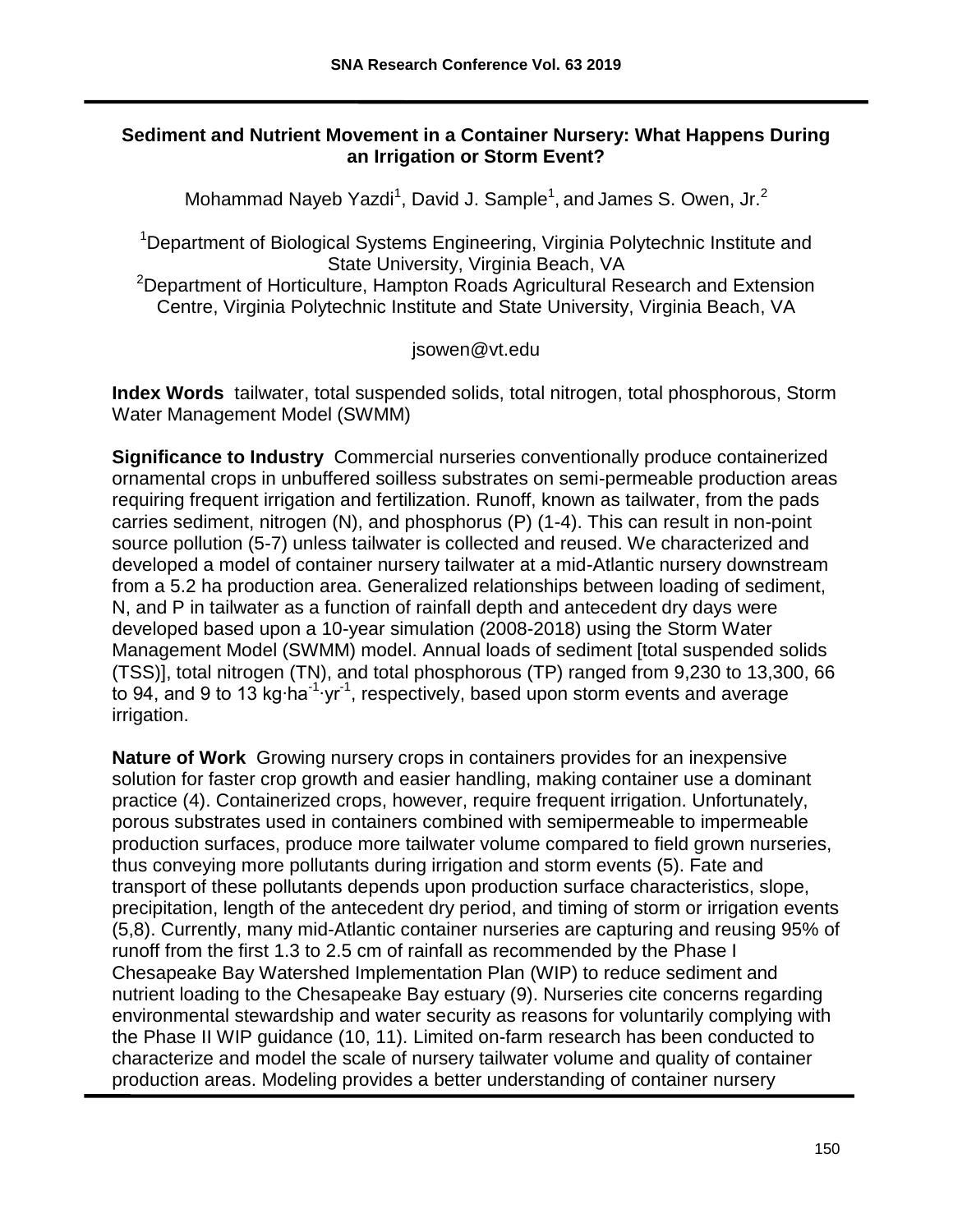tailwater transport and fate, which aids decision makers when deciding to improve management of tailwater before reuse or release into surrounding ecosystems. The objectives of this study were to develop an estimate of average annual loading of TSS, TN and TP from a nursery production area, and to generalize these projected annual loads as a function of key independent variables. To achieve these goals, an anonymous 200 ha container nursery in the Mid-Atlantic US was selected for this study. The contributing drainage area that was monitored was 5.2 ha, which consisted of 1.8 ha of roads and 3.4 ha of container pads, all of which drain to a central receiving ditch and then to a tailwater recovery basin (TRB) for treatment and reuse (Figure 1). A 0.6 m H-flume with maximum flow capacity of 350 L⋅s<sup>-1</sup> (12), an automatic sampler (model 6712; ISCO, Lincoln, Nebraska), a rain gauge (model 674; ISCO), and a bubbler flow meter (model 730; ISCO) were installed to measure flows and collect equal volume samples across irrigation and storm runoff hydrographs at the outlet. A Storm Water Management Model (SWMM) was developed for the nursery sub-catchment using landscape variables including property boundaries, soils, land use, hydrography, and digital elevation models to yield runoff and water quality constituent loads and/or concentrations. Precipitation inputs were developed from the rain gage (ISCO model 674), or a nearby weather station rain gage [WAKEFIELD, 448800, National Oceanic and Atmospheric Administration (NOAA)]. The model was then evaluated using a group of statistical methods including: Nash-Sutcliffe Efficiency (NSE), coefficient of determination  $(R^2)$ , and Percent bias (PBIAS) (13, 14). An R program was developed to integrate irrigation into precipitation data. The SWMM model was calibrated to the collected monitoring data, then the model was run for a 10-year period (2008-2018) to estimate average annual loading for TSS, TN, and TP.

**Results and Discussion:** Average daily loads of TSS, TN, and TP during irrigation events were 0.87, 0.09 and 0.01 kg⋅day-<sup>1</sup>, respectively. The average total load of TSS, TN, and TP during storm events was approximately 900, 35 and 50 times higher, respectively, than those of irrigation events. In addition, SWMM model simulated hydrology, TSS, TN, and TP concentrations for 10 years (2008 – 2018). Modelled annual pollutant load based on 10-year simulations (2008-2018) was calculated by multiplying flow by concentration. During storm events, annual loads for TSS, TN, and TP per ha were between 11,100, 80, and 11 kg⋅ha<sup>-1</sup>⋅y<sup>-1</sup>, respectively. In addition, annual loads during irrigation events for TSS, TN, and TP per ha were between 39, 4.3, and 0.5 kg⋅ha<sup>-1</sup>⋅y<sup>-1</sup>, respectively. Linear correlation between annual precipitation depth and the pollutants loads TSS, TN and TP was 0.5, 0.93 and 0.95  $R^2$ , respectively (Figure 2). Three annual pollutant load for the nursery were developed using these regression equations and annual loads during irrigation events. Thus, annual pollutant loads for TSS, TN and TP per ha calculated based on Eqs.1, 2, and 3, respectively:

*Annual TSS load (kg/ha.yr)* = 
$$
NDD \times 0.167 + 93.42 \times P_r - 1049.5
$$
 (1)  
*Annual TN load (kg/ha.yr)* =  $NDD \times 0.018 + 0.76 \times P_r - 18.76$  (2)

*Annual TP load* 
$$
(kg/ha. yr)
$$
 =  $NDD \times 0.002 + 0.11 \times P'_r - 2.62$  (3)

where, P<sub>r</sub> is precipitation depth (cm), and NDD is adjusted for number of days plants are irrigated during a year, since irrigation is applied during the growing season only. In conclusion, 130 samples from 5 storm events and 7 irrigation events were taken.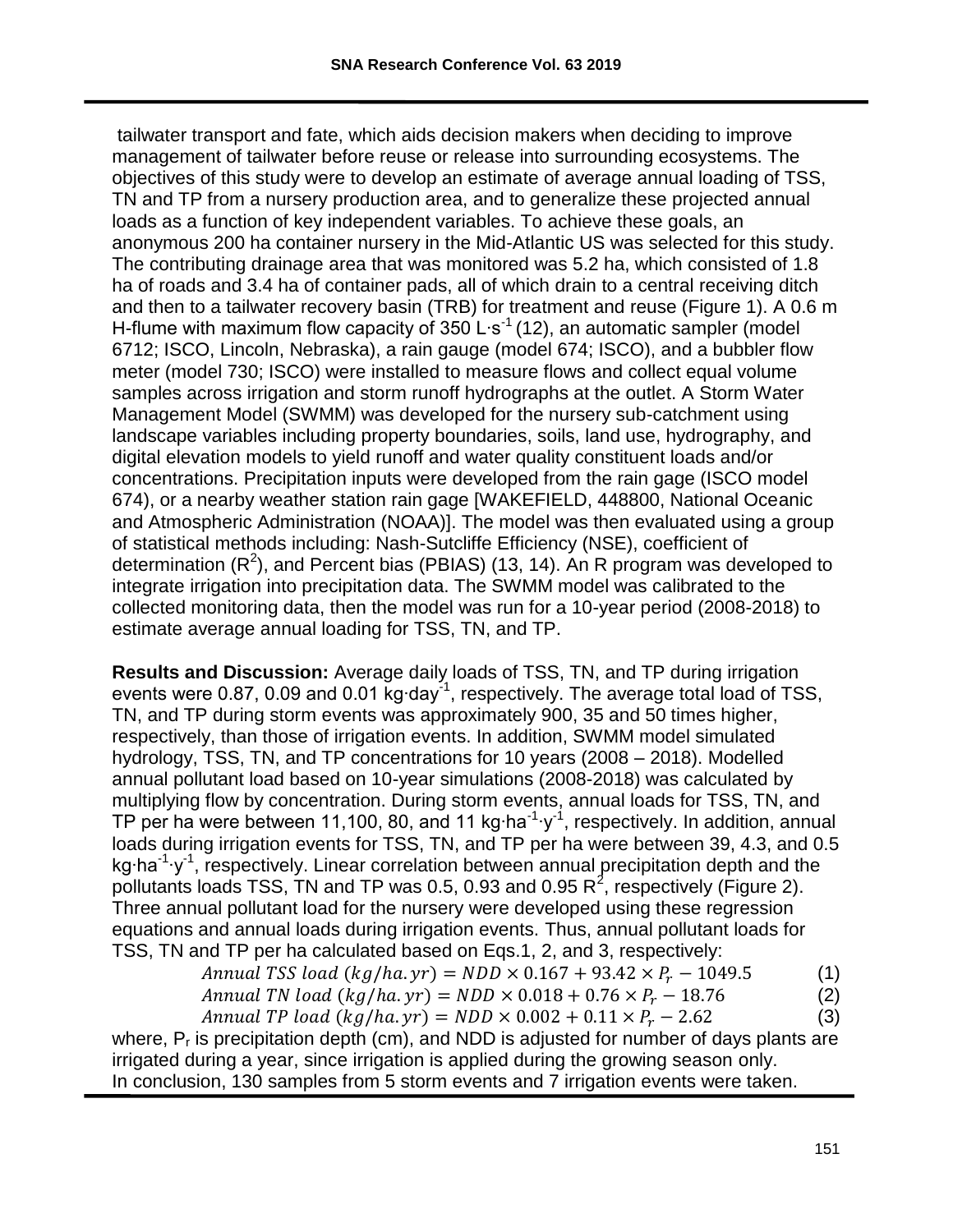SWMM was able to characterize the runoff quantity and quality from the production area well. This model, given sufficient data for calibration, could be applied to virtually any container nursery site to estimate tailwater water quality loading, and explore potential on-site and environmental mitigation management options. Such studies are a critical first step in providing tools for improving water quality in tailwater from container nurseries, which, in aggregate, constitutes a significant potential source of nutrients and sediment to estuaries and coastal waters.

#### **Literature Cited**

- 1. Mangiafico, S.S., J. Newman, D. J. Merhaut, J. Gan, B. Faber, and L. Wu. 2009. Nutrients and pesticides in stormwater runoff and soil water in production nurseries and citrus and avocado groves in California. HortTechnology 19(2):360–367.
- 2. Yazdi, M.N., Sample, D.J., Scott, D. and Owen, J.S. 2018. Water quality characterization of irrigation and storm runoff for a nursery. In International Conference on Urban Drainage Modelling 788-793. Springer, Cham.
- 3. White, S.A., Taylor, M.D., Chandler, S.L., Whitwell, T. and Klaine, S.J. 2010. Remediation of nitrogen and phosphorus from nursery runoff during the spring via free water surface constructed wetlands. J. Environ. Hort. 28(4):209-217.
- 4. Majsztrik, J.C., Ristvey, A.G., and Lea-Cox, J.D. 2011. Water and nutrient management in the production of container-grown ornamentals. Horticultural Reviews 38(1):253-297.
- 5. Majsztrik, J.C., Fernandez, R.T., Fisher, P.R., Hitchcock, D.R., Lea-Cox, J., Owen, J.S., Oki, L.R., and White, S.A. 2017. Water use and treatment in container-grown specialty crop production: a review. Water, Air, & Soil Pollution 228(4):151.
- 6. Chen, Y.H., Wen, X.W., Wang, B., and Nie, P.Y. 2017. Agricultural pollution and regulation: How to subsidize agriculture? J. Cleaner Production 164:258-264.
- 7. Liu, R., Wang, J., Shi, J., Chen, Y., Sun, C., Zhang, P., and Shen, Z. 2014. Runoff characteristics and nutrient loss mechanism from plain farmland under simulated rainfall conditions. Science of the Total Environment 468:1069-1077.
- 8. Yi, Q., Li, H., Lee, J.W., and Kim, Y. 2015. Development of EMC-based empirical model for estimating spatial distribution of pollutant loads and its application in rural areas of Korea. J. Environ. Sci. 35:1-11.
- 9. VDEQ. 2010. Virginia Chesapeake Bay TMDL Watershed Implementation Plan Phase I. The Virginia Department of Environmental Quality 141-152.
- 10.Mack, R., Owen, J.S., Niemiera, A.X., and Latimer, J. 2017. Virginia nursery and greenhouse grower survey of best management practices. HortTechnology 27(3):386-392.
- 11.Mack, R.E. 2017. Best management practice use and efficacy for the Virginia nursery and greenhouse industry. Virginia Tech Univ., Master Sci. Thesis.
- 12. Walkowiak, D.K. 2011. Isco open channel flow measurement handbook.  $6<sup>th</sup>$  ed. Yeledyne Isco, Inc., Lincoln, Nebraska.
- 13.Ketabchy, M., Sample, D.J., Wynn-Thompson, T., and Yazdi, M.N. 2018. Thermal evaluation of urbanization using a hybrid approach. J. Environ. Mgmt. 226:457-475.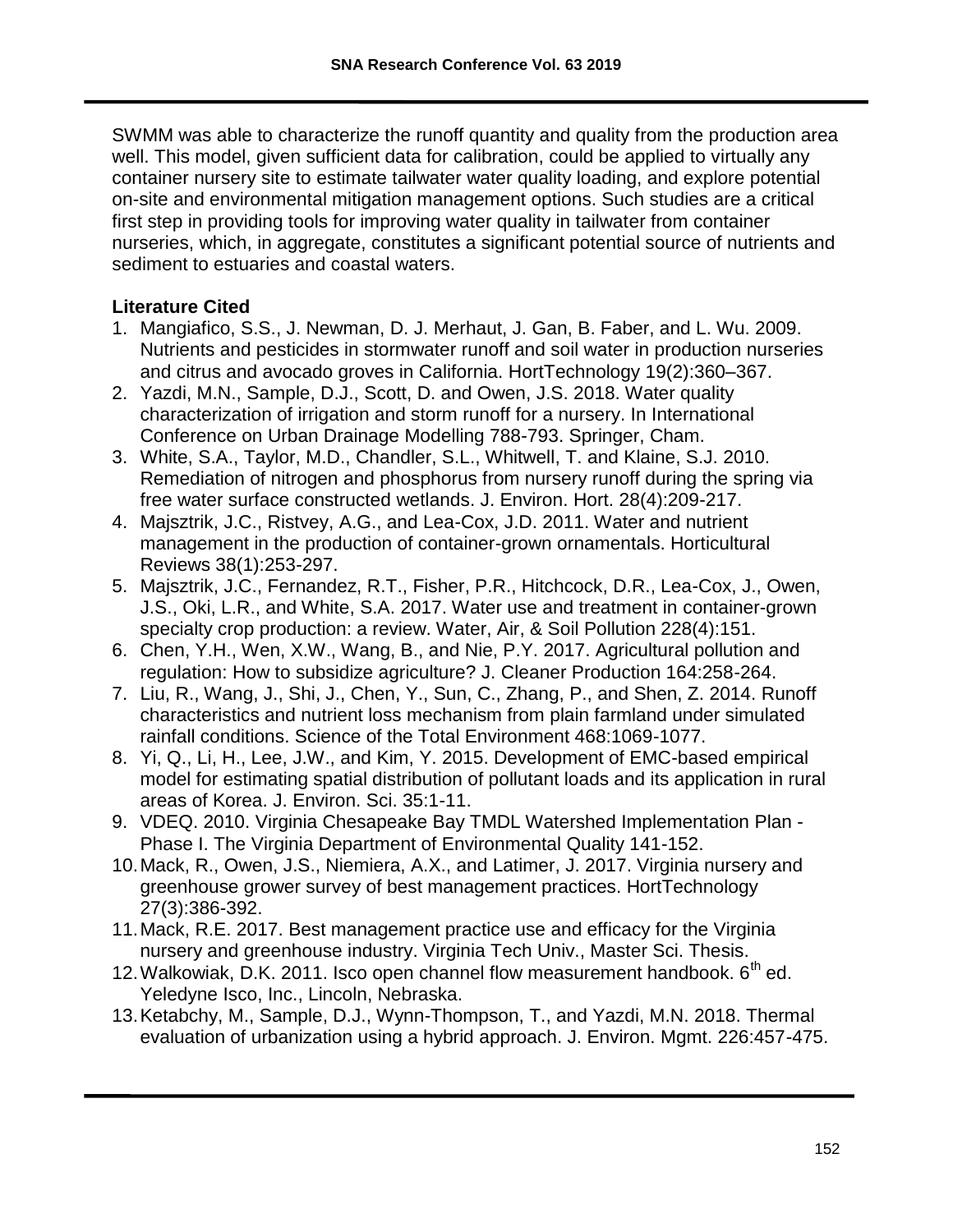14.Yazdi, M.N., Sample, D.J., Scott, D., Owen, J.S., Ketabchy, M., and Alamdari, N. 2019. Water quality characterization of storm and irrigation runoff from a container nursery. Science of The Total Environment 667:166-178.



Figure 1. Location of (a) container pads and monitoring site outlet (filled red circle) and (b) H flume (top), automatic sampler and rain gage (bottom).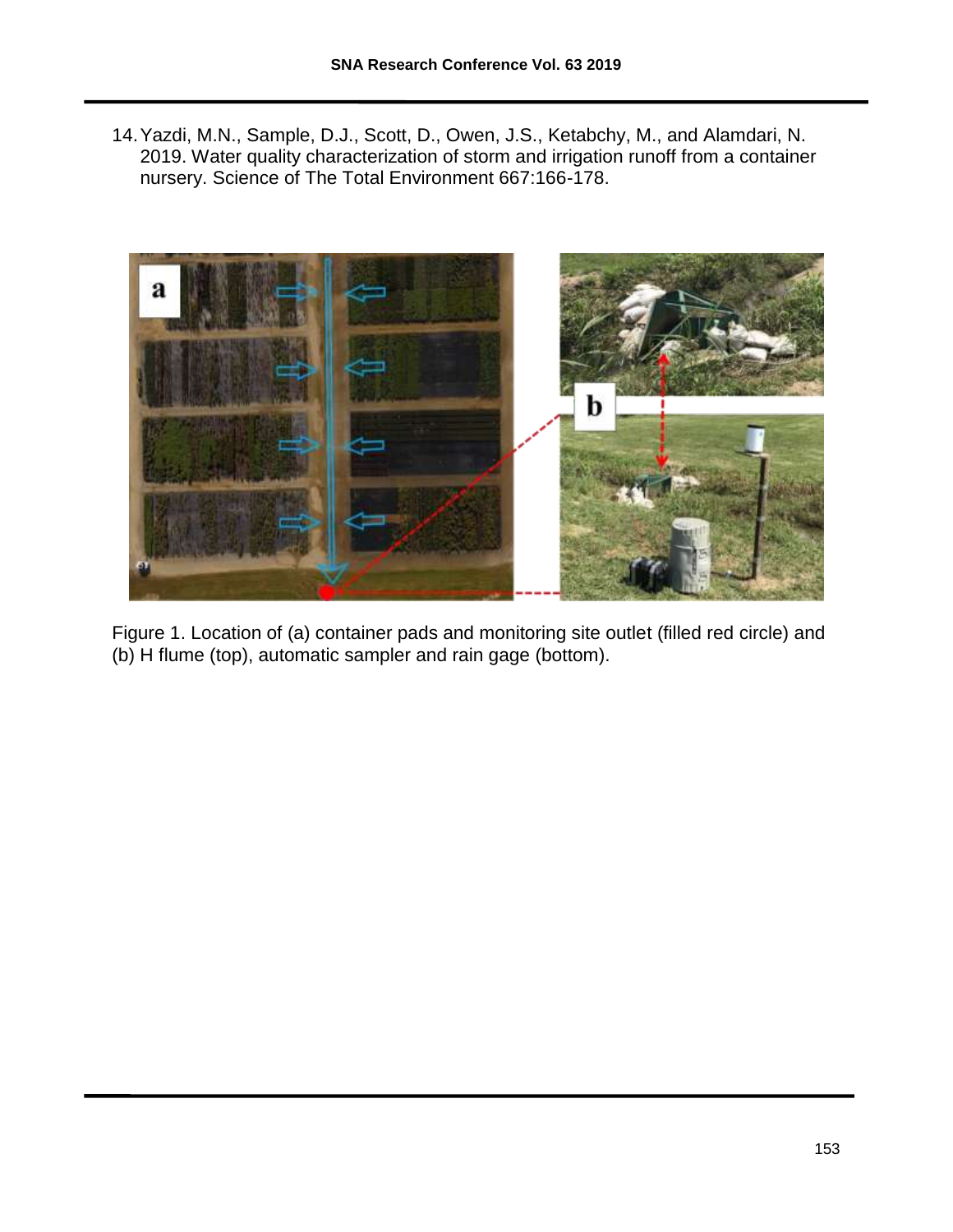

Figure 2. Relationship between annual precipitation depth and pollutants loads. TSS=total suspended solids, TN=total nitrogen, TP=total phosphorous.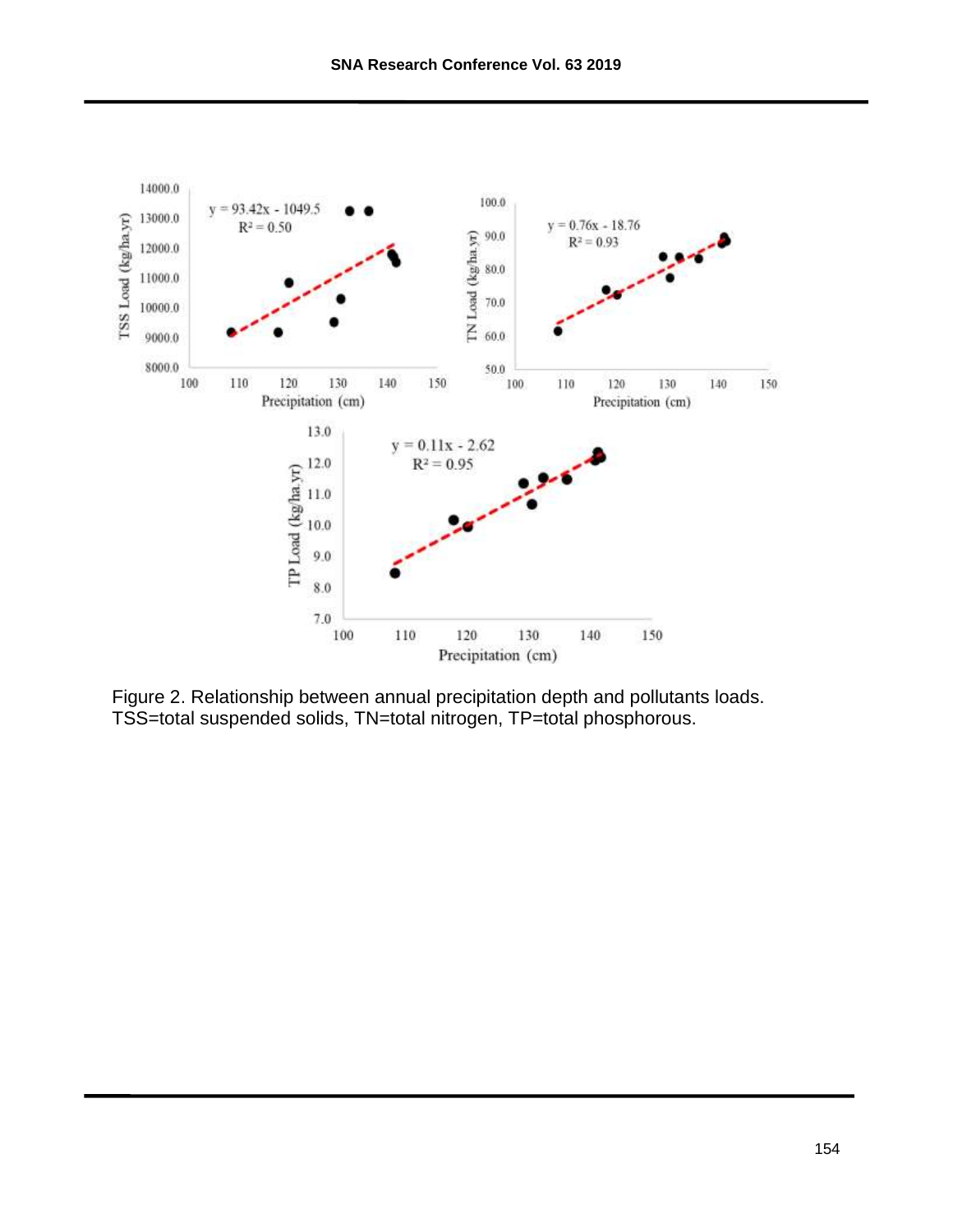#### **South Carolina Irrigation Water Source and Methods for the Specialty Crops Production Industry**

Lauren M. Garcia Chance, Natasha L. Bell, Megan E. Chase, W. Walker Spivey, Sarah A. White

Clemson University, 509 Westinghouse Rd, Pendleton, SC 29670

lgarci3@clemson.edu

**Index words** Well water, Surface water, Overhead, Drip, Greenhouse, Nursery

**Significance to Industry** Currently, knowledge related to irrigation water sources, irrigation application methods, and correlations between production type and water use for the greenhouse and nursery industry is severely limited. While time and research are directed to solve both irrigation and runoff problems for the industry, published baseline research describing water quality issues and producer-wide irrigation practices is scarce. As water resources dwindle and states look to restrict water usage, specialty crop growers can better safeguard their water resources and usage rates if they have baseline information regarding these practices. We collected data from nursery (field and container) and greenhouse operations across South Carolina, developed a database corroborating major water problems that will help to direct future research and resources, and collated information useful for both growers and policy makers regarding water quality and water use patterns.

**Nature of Work** Over the last few decades, water availability in South Carolina has steadily decreased due to reductions in average daily precipitation and increased severity and incidence of drought (1,2). Competition among domestic, agricultural and industrial water use within the state has increased due to decreasing supply. About 125 million gallons per day are used for irrigation purposes in South Carolina, accounting for roughly 10% of consumptive (excluding thermoelectric) water use in the state (3). In South Carolina, over 234,000 acres of harvested cropland and 65,000 irrigated acres are devoted to specialty crops production, with over 600 registered nursery, greenhouse, and floriculture farms operating in the state (4). Specialty crops accounted for almost \$500 million in state revenue in 2012, with greenhouse, floriculture, and nursery products consistently contributing over half of cash receipts for crops in South Carolina (5). South Carolina ranks as one of the top five states in the country with the highest percentage contribution of the horticulture industry to gross state product (6). Though agricultural irrigation accounts for a considerable portion of consumptive water use in the state, there is a substantial knowledge gap concerning water use practices at nursery and greenhouse operations throughout South Carolina. A comprehensive statewide study of irrigation source water use practices was critically needed to inform long-term water use management, allocation, and policy decisions in South Carolina.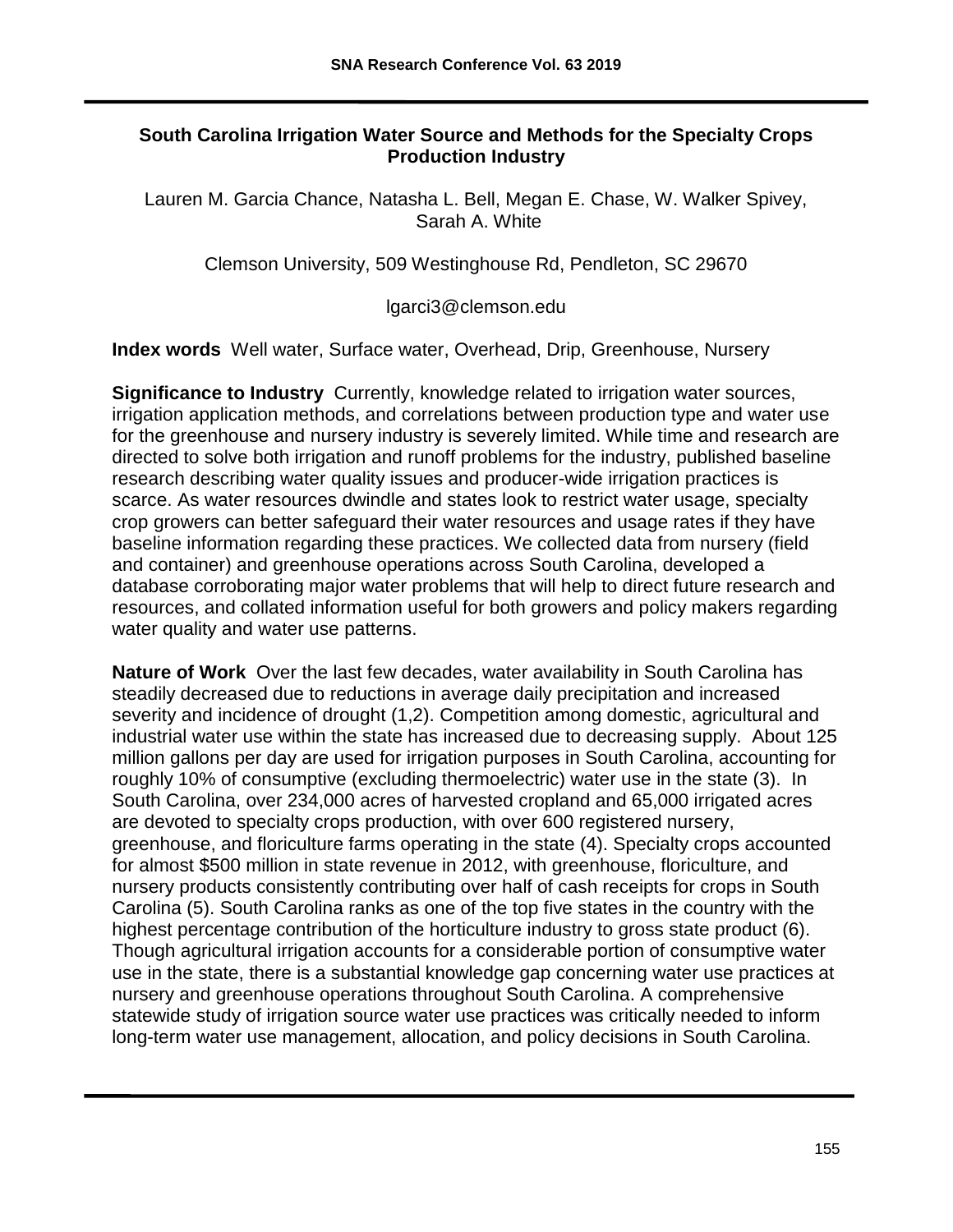An assessment of irrigation quality, quantity, and source was conducted with 30 collaborating nursery and greenhouse growers throughout South Carolina. Ten growers were selected to represent each of the three ecoregions of the state: Coastal (Coastal Plain), Central (Southeastern Plain), and Piedmont (Fig. 1). Growers were asked to complete an online survey (IRB# 2018-086) that included questions related to water source, irrigation method, water volumes used, and best management practices implemented within their operation. This information was confirmed and expanded upon through on-site visits to each growing operation. During the visit, water sources were observed and interviews were conducted with either the owner or individual responsible for the irrigation of the operation.

Survey responses serve as a benchmark of irrigation sources for South Carolina in 2018, with future survey administration strongly encouraged to develop longitudinal analysis. Data are reported only as percentages to protect the anonymity of the respondents. Statistical analysis for the data presented were challenging due to the use of categorical, multi-response variables. In other words, respondents could select more than one response if, for example, a grower produces most of their crops in a container, with a small proportion produced in a greenhouse. Permitting this type of response violates an underlying assumption of most statistical analyses, that of the independence of responses, and results in unknown degrees-of-freedom (i.e., with 30 growers we received many more than 30 responses). Due to the use of multi-response questions, percentages discussed within this study can equal greater than one hundred percent.

**Results and Discussion** We specifically selected diverse operations to survey, both in terms of size and operation type. Operational sizes ranged from 33% of respondents with operations on >100 acres, 45% of respondents with operations on ≤15 acres, and the remaining 22% of respondents growing on 16 to 100 acres of land. Historic data and future survey collection could serve to further confirm this trend in operation size distribution. Operation size was not assessed by ecoregion to protect the anonymity of the respondents.

Plant production was broken out into three categories: greenhouse production, plants grown within an enclosed structure; container production, plants grown within a container outside of an enclosure (i.e., on a gravel or landscape pad; this includes potin-pot production); and field production, plants grown in the ground. In the Piedmont region of South Carolina, 70% of growers utilize field production, while only 20% in the Coastal region do (Fig. 2a). Conversely, 100% of growers in the Coastal region utilize container production, while only 40% do in the Piedmont. The high incidence of container production is most likely attributable to the high-water table, flooding, and sandy soils of the Coastal region which prevent efficient field production. The Central area of the state is an even mixture of the three production types, a blend of the Coastal and Piedmont conditions.

Irrigation of crops grown within the Piedmont region relies heavily upon well and surface water, with 80% of growers using one or both (Fig. 2b). Only 10% of growers in the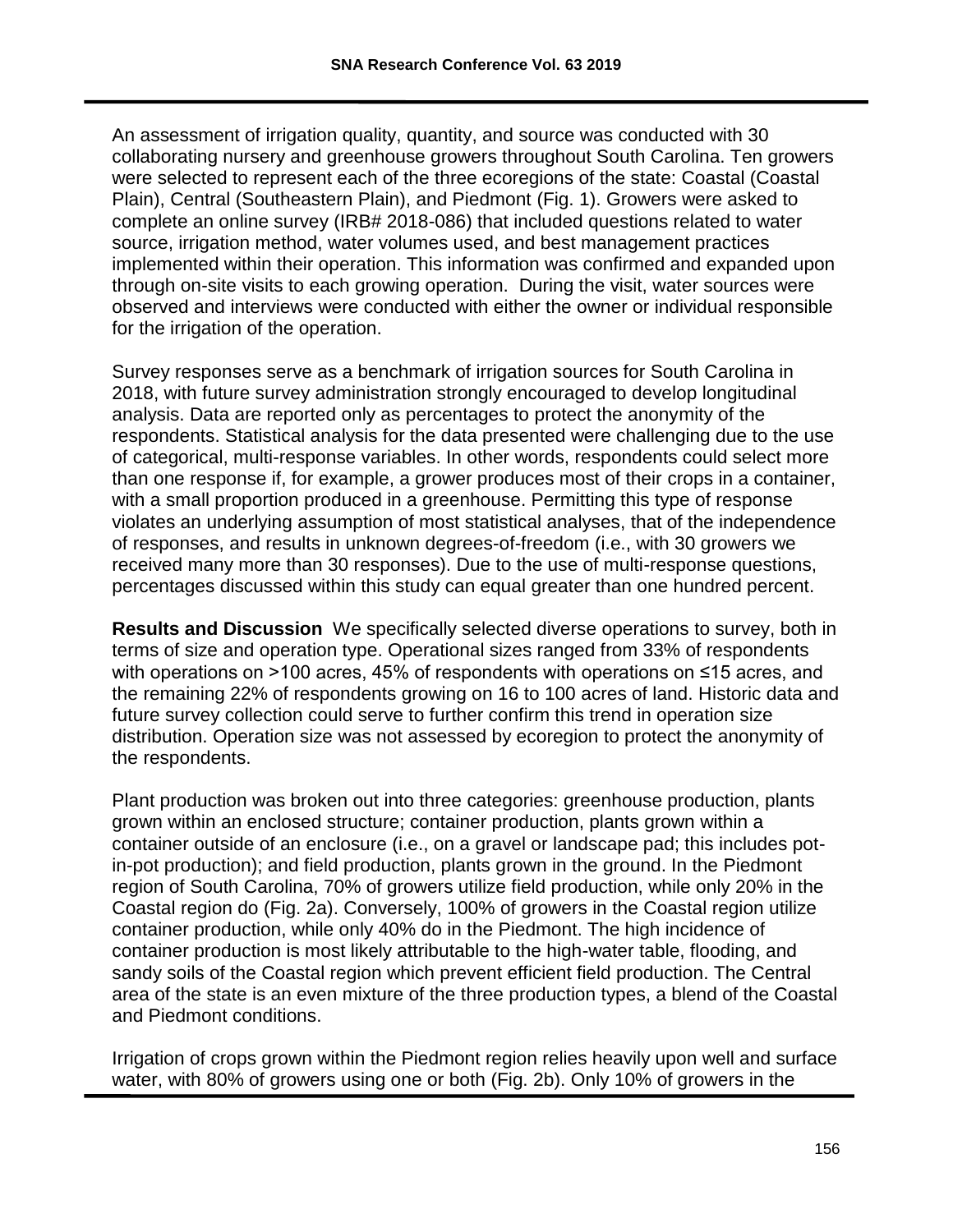Piedmont region use a recycling or retention basin to capture and reuse their runoff. Coastal growers are far more reliant upon recycling and retention basins for irrigation, with 80% of growers capturing and reusing their runoff. Well water is used for irrigation by 80% of the Central region with only 10-20% of growers applying water from recycling or retention basins, surface water, or municipal water. One factor impacting use of these vastly different water sources is policy and regulation. Within the Coastal region, groundwater access is restricted by capacity use regulations limiting well withdrawals while other regions of the states are not regulated (7; Fig. 3). Furthermore, some Coastal operations have experienced salt water intrusion, further limiting surface and well water use (*personal communication*, interviews with growers). Freshwater is plentiful in the Piedmont region due to proximity to the foothills of the Appalachian Mountains in combination with an abundance of springs (8: Fig 4).

Irrigation methods used by surveyed growers included hand irrigation or manual application, drip/micro-sprinklers, sub-irrigation (e.g., flood floor, ebb and flow, etc.), and overhead application. Piedmont growers specialize in field tree production; because of this production system, 90% of Piedmont growers primarily irrigate using drip/microsprinklers (Fig. 2c). Only 30% regularly use overhead irrigation (some growers occasionally use overhead in holding bays prior to shipment and are not included). Conversely, 100% of Coastal growers regularly use overhead irrigation, supplemented by drip/micro-irrigation. As seen previously, the Central region is evenly divided between use of both drip/micro and overhead irrigation as their main irrigation method. In no case was an operation that solely used drip irrigation equipped with a recycling or retention basin for water reuse. This may be due to the high water application efficiency and low level of runoff associated with micro-irrigation (9,10). Therefore, while the Piedmont region had a low level of water reuse in comparison with the Coastal region (Fig. 2b), this could be attributable to a lack of water runoff to capture and reuse. Hand irrigation is used in 50% of operations within the state, but in all cases, was a secondary irrigation method. Only 10% of growers within the state, applied water using subirrigation, a highly efficient irrigation method (11). This lack of implementation is most likely linked to high system costs (12).

Ecoregion and production type impacted the primary source of irrigation water and how water was applied. Better understanding of these linkages could assist in development of best management practices and extension materials. Determining water quality problems and runoff implications are also pertinent to the future sustainability and security of specialty crop producers. Based upon survey results and in-person interviews, it is clear a "one size fits all" water policy would be detrimental for specialty crop growers in South Carolina because of the variability in water use patterns by ecoregion and production type. Many growers are engaged and interested in understanding their water use and are proactively reducing their water footprint. Involvement of the specialty crop industry in decision-making is key for future water policy and regulation implementation.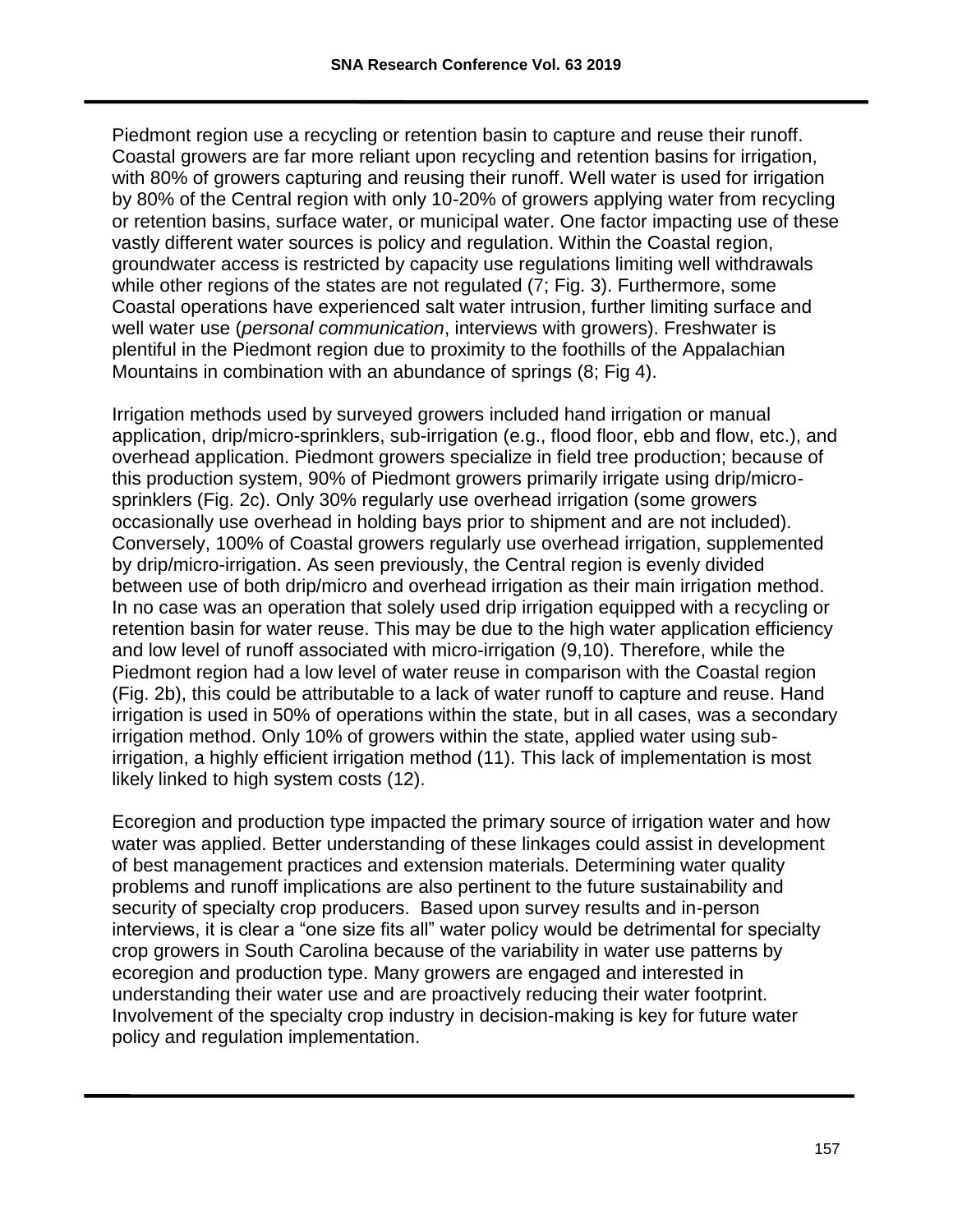**Acknowledgements** This material is in part supported by the National Institute of Food and Agriculture, U.S. Department of Agriculture, under award number 2014-51181- 22372 and partial funding by the South Carolina Water Resources Center.

### **Literature Cited**

- 1. Roque-Malo, S., and P. Kumar. 2017. "Patterns of change in high frequency precipitation variability over North America." Scientific Reports 7 (1):10853-12. doi: 10.1038/s41598-017-10827-8.
- 2. U.S. Drought Monitor: https://drought.unl.edu/droughtmonitoring/Tools.asp[xhttp://drought.unl.edu/Monitorin](http://drought.unl.edu/MonitoringTools/USDroughtMonitor.aspx) [gTools/USDroughtMonitor.aspx](http://drought.unl.edu/MonitoringTools/USDroughtMonitor.aspx) (accessed November 2018).
- 3. U.S. Geological Survey. 2010. Water Use in South Carolina. [https://www.usgs.gov/centers/sa-water/science/water-use-south-carolina-2010?qt](https://www.usgs.gov/centers/sa-water/science/water-use-south-carolina-2010?qt-science_center_objects=0#qt-science_center_objects)[science\\_center\\_objects=0#qt-science\\_center\\_objects](https://www.usgs.gov/centers/sa-water/science/water-use-south-carolina-2010?qt-science_center_objects=0#qt-science_center_objects)
- 4. U.S. Department of Agriculture. 2012 Census of Agriculture. Issued February 2015. [https://www.agcensus.usda.gov/Publications/2012/Online\\_Resources/Specialty\\_Cro](https://www.agcensus.usda.gov/Publications/2012/Online_Resources/Specialty_Crops/SCROPS.pdf) [ps/SCROPS.pdf.](https://www.agcensus.usda.gov/Publications/2012/Online_Resources/Specialty_Crops/SCROPS.pdf)
- 5. Palmetto Agribusiness Council. 2008. The Economic Impact of the Agribusiness Industry in South Carolina. [http://www.scstatehouse.gov/CommitteeInfo/HouseLegislativeOversightCommittee/A](http://www.scstatehouse.gov/CommitteeInfo/HouseLegislativeOversightCommittee/AgencyWebpages/Agriculture/Economic%20Impact%20of%20Agribusiness%20Industry%20in%20SC%20(2008).pdf) [gencyWebpages/Agriculture/Economic%20Impact%20of%20Agribusiness%20Indust](http://www.scstatehouse.gov/CommitteeInfo/HouseLegislativeOversightCommittee/AgencyWebpages/Agriculture/Economic%20Impact%20of%20Agribusiness%20Industry%20in%20SC%20(2008).pdf) [ry%20in%20SC%20\(2008\).pdf.](http://www.scstatehouse.gov/CommitteeInfo/HouseLegislativeOversightCommittee/AgencyWebpages/Agriculture/Economic%20Impact%20of%20Agribusiness%20Industry%20in%20SC%20(2008).pdf)
- 6. Hall, Charles R., Alan W. Hodges, and John J. Haydu. 2006. "The Economic Impact of the Green Industry in the United States." HortTechnology 16 (2):345-353.
- 7. Groundwater Use and Reporting Act, SC Code of Laws § 49 (2000 Act No. 366, Section 2). https://www.scstatehouse.gov/code/t49c005.php
- 8. LeeMitchell, H. *Springs of South Carolina*. Map. South Carolina Department of Natural Resources. http://www.dnr.sc.gov/water/admin/pubs/pdfs/scspringsmap6.pdf
- 9. Shrestha, Rajendra B., and Chennat Gopalakrishnan. 1993. "Adoption and Diffusion of Drip Irrigation Technology: An Econometric Analysis." Economic Development and Cultural Change 41 (2):407-418. doi: 10.1086/452018
- 10.von Westarp, Stefanie, Sietan Chieng, and Hans Schreier. 2004. "A comparison between low-cost drip irrigation, conventional drip irrigation, and hand watering in Nepal." Agricultural Water Management 64 (2):143-160. doi: 10.1016/S0378- 3774(03)00206-3
- 11.Ferrarezi, R. S., G. M. Weaver, M. W. van IerseI, and R. Testezlaf. 2015. "Subirrigation: Historical Overview, Challenges, and Future Prospects." Horttechnology 25 (3):262-276.
- 12.Uva, Wen-fei L., Thomas C. Weiler, and Robert A. Milligan. 2001. "Economic Analysis of Adopting Zero Runoff Subirrigation Systems in Greenhouse Operations in the Northeast and North Central United States." HortScience 36 (1):167-173.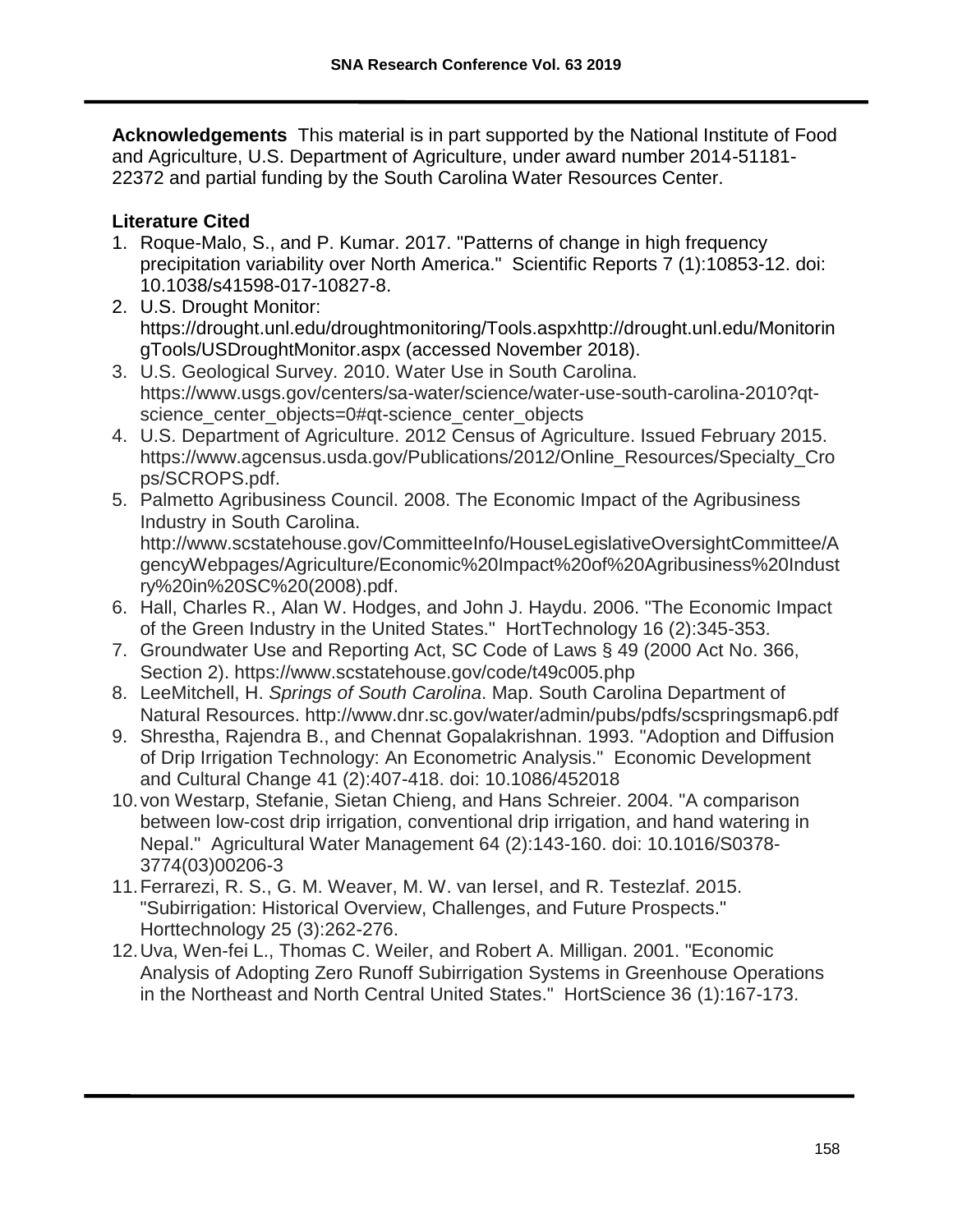

Figure 1. The three major ecoregions of South Carolina are comprised of (1) the Coastal region or the Mid-Atlantic Coastal Plain, (2) the Central region or Southeastern Plain, and (3) the Piedmont region.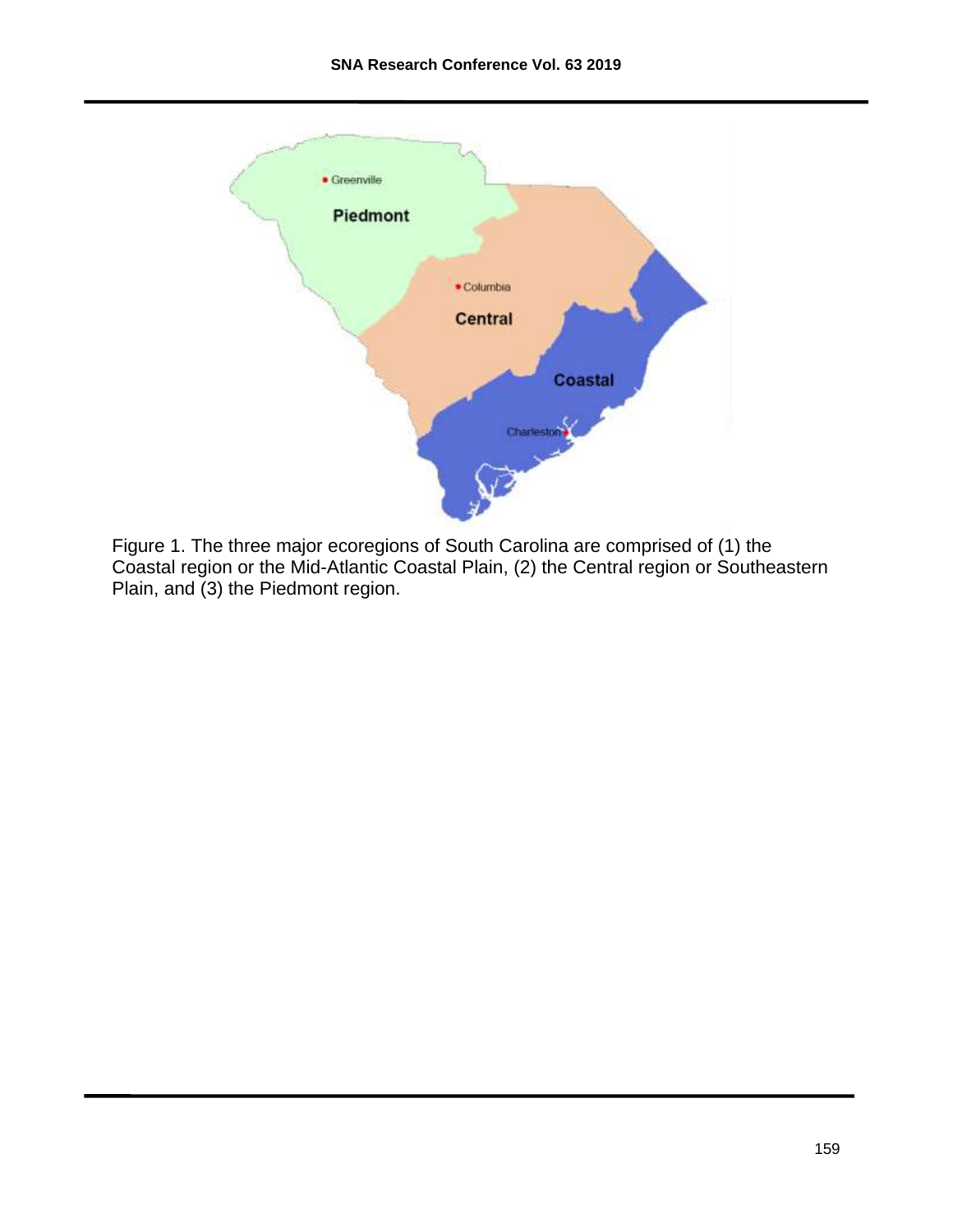#### **SNA Research Conference Vol. 63 2019**



Figure 2. Distribution of responses when taken as a percent of the total for production type (a), irrigation source (b), and irrigation method (c) by region of South Carolina.